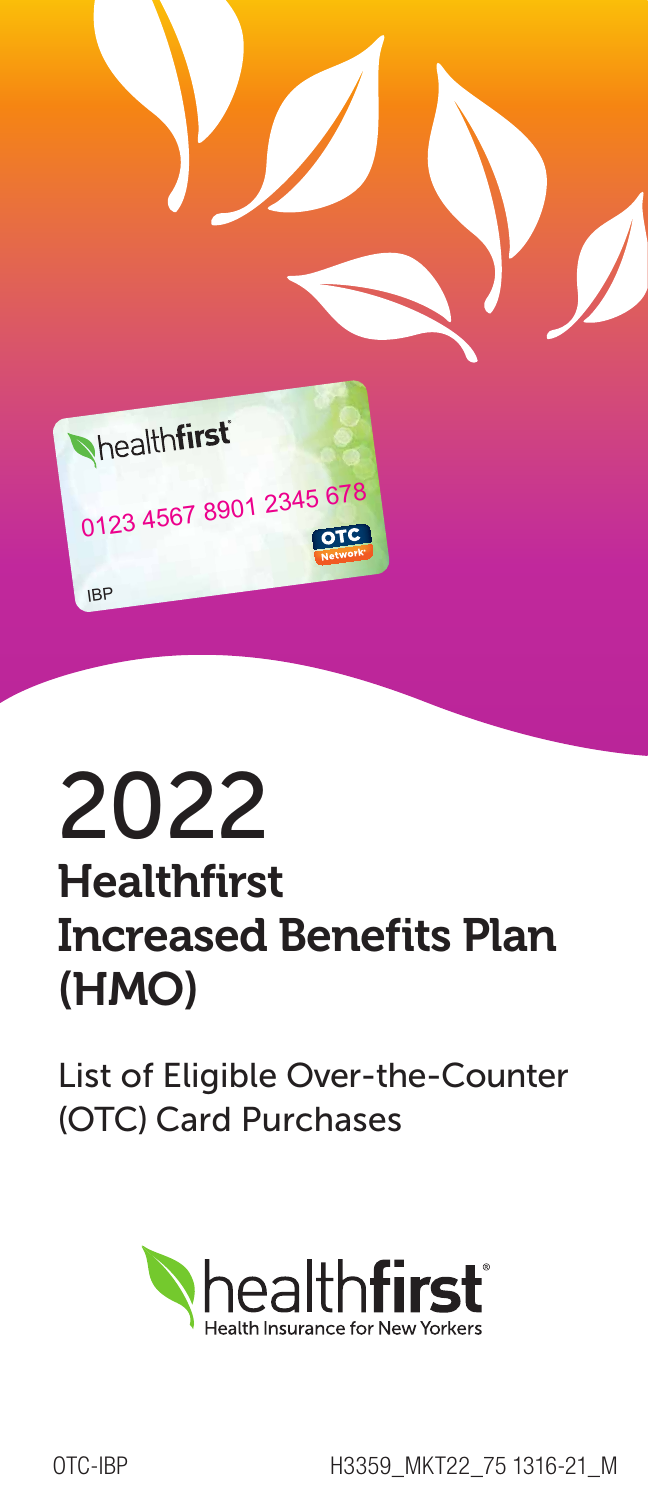

## **Healthfirst** Increased Benefits Plan Eligible OTC Card Purchases

Keep this list handy! It can help you save next time you shop.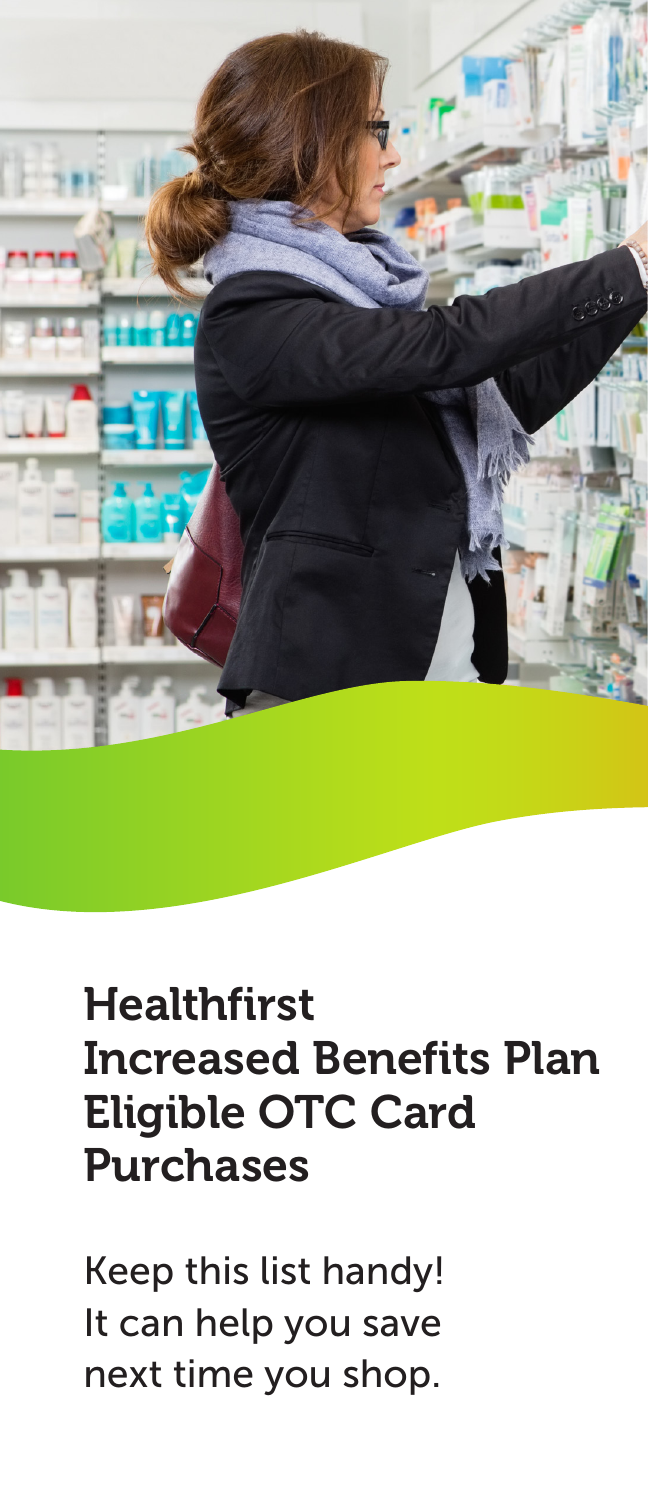

# \$20/ Month allowance with your OTC card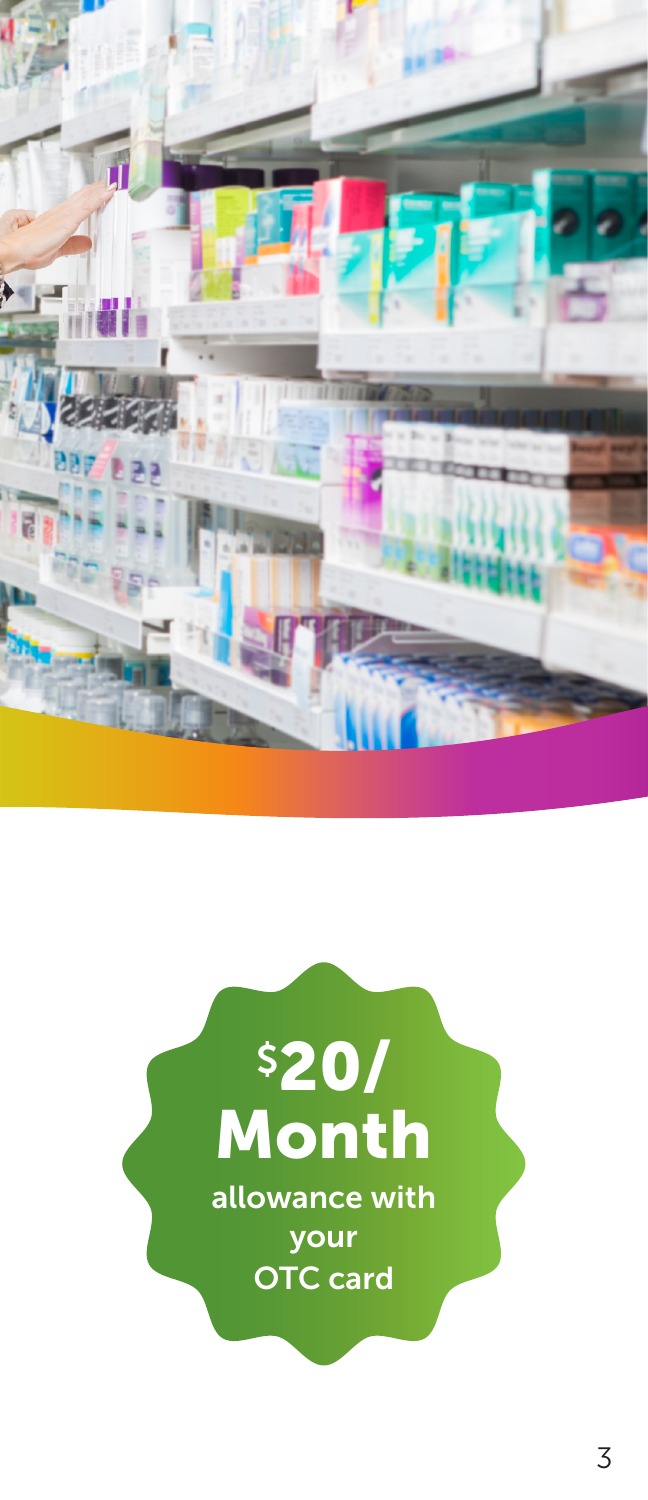## An overview of your OTC card benefit

#### As a Healthfirst Increased Benefits Plan member, you have a total OTC allowance of \$20 per month.

You will receive a Healthfirst OTC card that can be used to purchase approved items such as:



 Over-the-counter non-prescription drugs and health-related items

Three ways to buy OTC items with your OTC card:

- 1 Visit participating local retailers in your neighborhood. To find a location near you, go to otcnetwork.com or call Member Services at 1-888-260-1010 (TTY 1-888-542- 3821), 7 days a week, 8am–8pm (October through March), and Monday to Friday, 8am–8pm (April through September).
- 2 Shop at nationwide retailers such as Walgreens, Walmart, and Rite Aid.
- 3 Buy online at nationsotc.com/ healthfirst or call 1-877-236-7027 (TTY 711), Monday to Friday, 8am–8pm.

For a full list of eligible items and participating retailers, visit otcnetwork.com.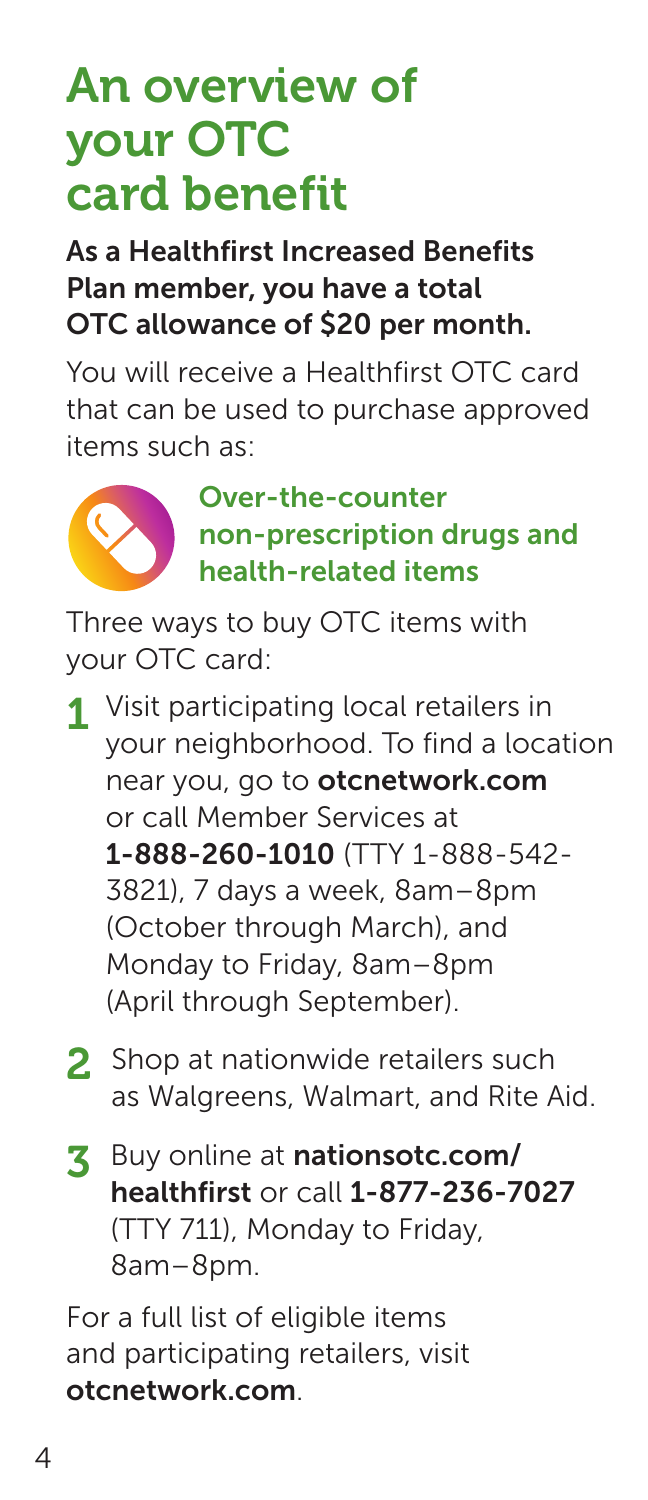## Items you CAN buy with your Healthfirst OTC card

## COLD AND ALLERGY

Allergy, Sinus, and Combination Liquids and Tablets\*

Asthma Preparations\*

Cold and Flu Preventives and Symptom Reducers\*

Cough Drops, Liquids, and Sore Throat Relief\*

Nasal Sprays, Drops, Inhalers, Moisturizers, and Washes\*

Nasal Strips and Snore Relief

Vapor Products (includes Waterless Vaporizers)

#### COMPRESSION SUPPORT

Medical Compression Sleeves and Garments

Men's Support Hose and Accessories+

Women's Support Hose and Accessories (Full and Maternity, Knee-High, Thigh-High, and Waist-High)+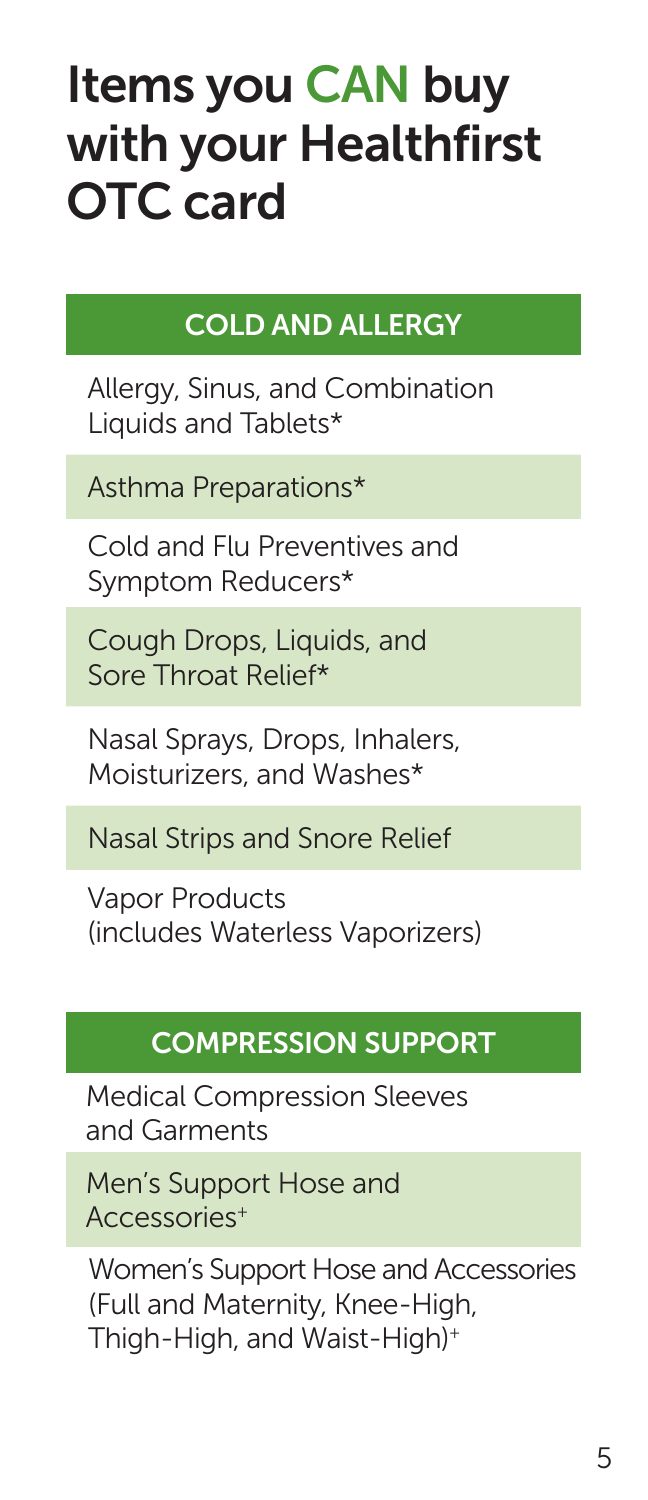#### DIABETES CARE

Urine Testing Strips and Tablets\*+

## DIGESTIVE HEALTH

Acid Controllers and Antacids\*

Anti-Diarrheal Liquids and Tablets\*

Anti-Gas Products\*

Digestive Aids\*

Enemas, Laxatives (Suppositories, Liquids, Tablets, and Powders), Stool Softeners, and Kits, etc.\*

Fiber Products\*

Hemorrhoid Treatments, Wipes, and Washes

Lactose Intolerance Products\*

Multi-Symptom and Nausea Products\*

## EYE AND EAR CARE

Contact Lens Care and Saline Solutions

Dry Eye Relief

Ear Drops and Syringes

Eye Preparations, including Sleep Masks

Eye Wash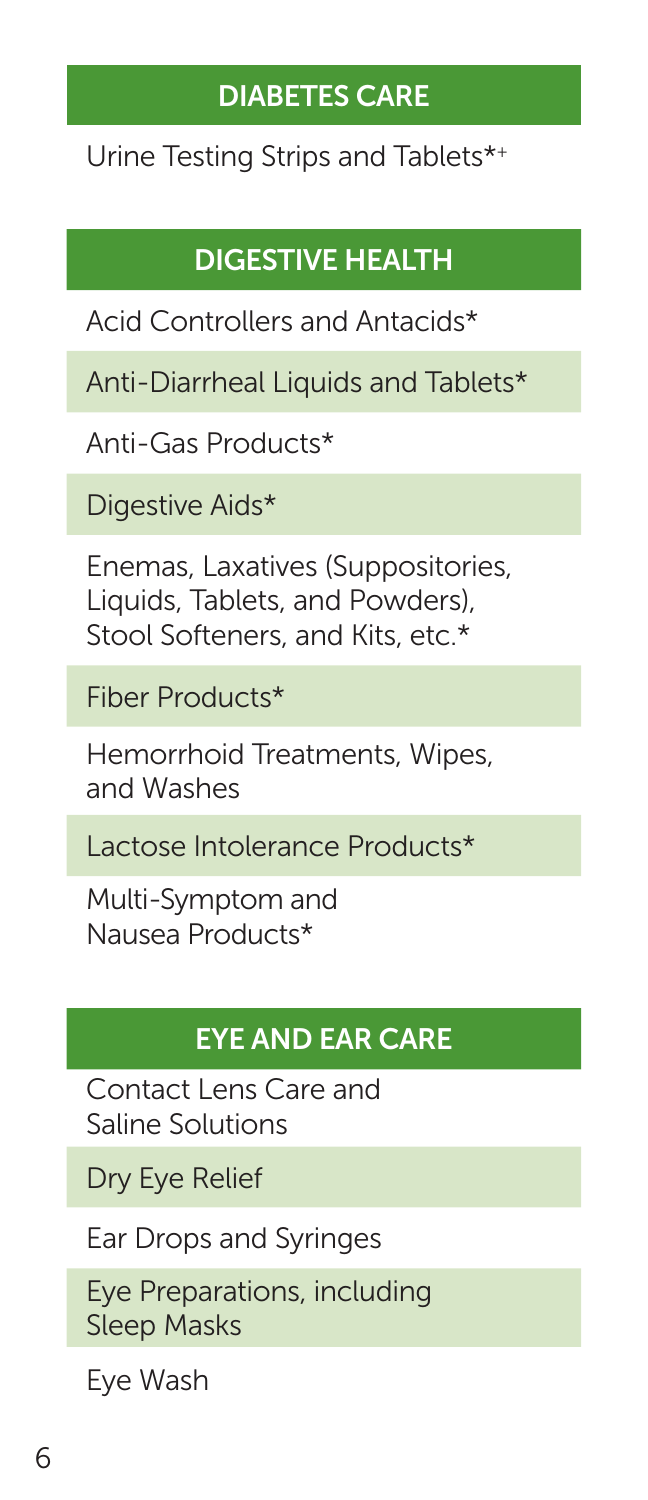#### FIRST AID

Adhesive and Liquid Bandages

Antibiotic Products

Anti-Itch Treatments (including Hydrocortisone Products), Jock Itch, and Insect Bite Remedies

Antiparasitic Treatments and Accessories (Lice, Roundworms, Tapeworms, etc.)

Antiseptics and Medicated Products (includes Alcohol, Peroxide, Epsom Salt, etc.)

Dressings:+

- Alginate
- Collagen
- Foam
- Hydrocolloid
- Hydrogel
- Transparent
- Gauze (includes Pads, Sponges, and Packing)

Finger Cots and Splints

Skin Protectants (including Petroleum Jelly)

Skin Remedies (including Burn and Scar Treatments)

Surgical Bandages and Dressings+

Tapes, Wraps, and Compression<sup>+</sup>

Wound Cleansers (including Saline);<sup>+</sup> Treatments, and Accessories+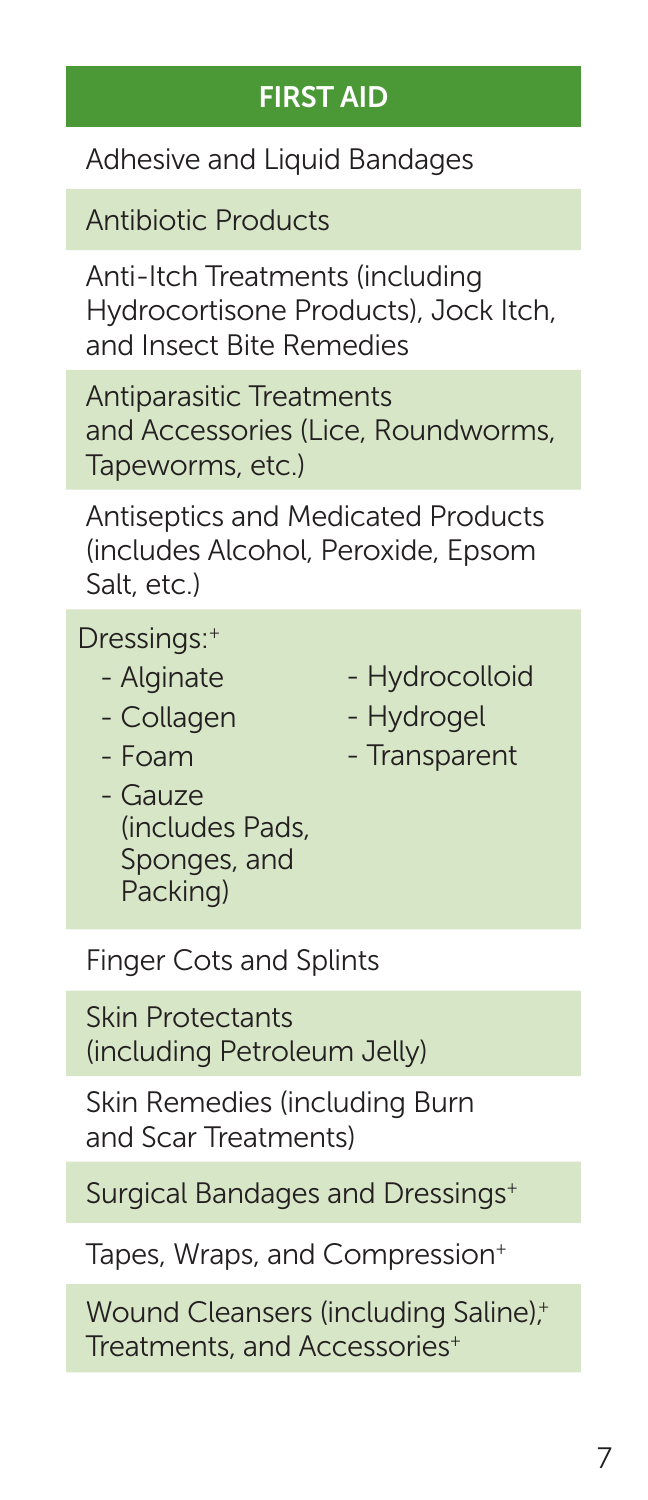#### FOOT CARE

Antifungal Creams, Liquids, Powders, and Sprays

Corn, Callus, and Bunion Pads

Corn, Callus, and Wart Removers

Foot Pain Relief

Nail Fungus Treatments

#### HEALTH SUPPORTS and HOME HEALTHCARE

Arm Slings and Cervical Collars

Blood Pressure Kits and Accessories\*

Braces:

- Pelvic and Back
- Shoulder and Clavicle

Diagnostic Products (Home Test Kits)\*

Disposable Face Masks

Elastic Bandages

Electric Heating Pads

Food Scales

Hearing Aid Batteries

Hot/Cold Therapy

Joint Warmers and Arthritis Relief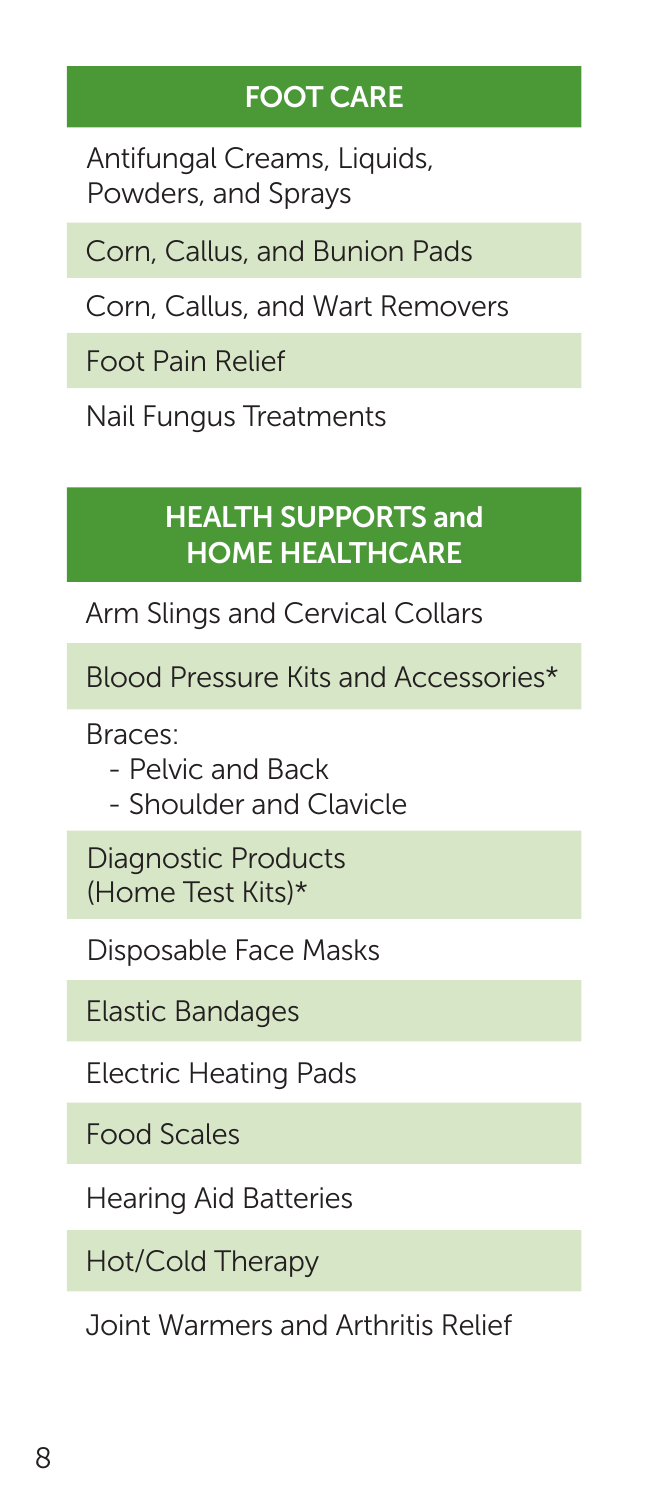Magnifying Glasses

Protective Guards

Scales

Stethoscopes, Professional Diagnostics, and Accessories\*

Supports:

- Abdominal
- Ankle
- Elbow
- Elbow and Arm
- $-$  Foot
- Hand and Wrist
- Hernia
- Knee
- Orthopedic
- Rib (Belts)
- Surgical
- Thigh, Calf, and Shin

Thermometer, Fever Strips, and Accessories\*

## **INCONTINENCE**

Antifungals

Deodorizers

Disposable Briefs, Underpads, and Undergarments

Disposable Pads, Shields, Guards, and Drip Collectors

Incontinence Cleansers and Washes

Incontinence Wipes and Towelettes

Reusable Garments and Underpads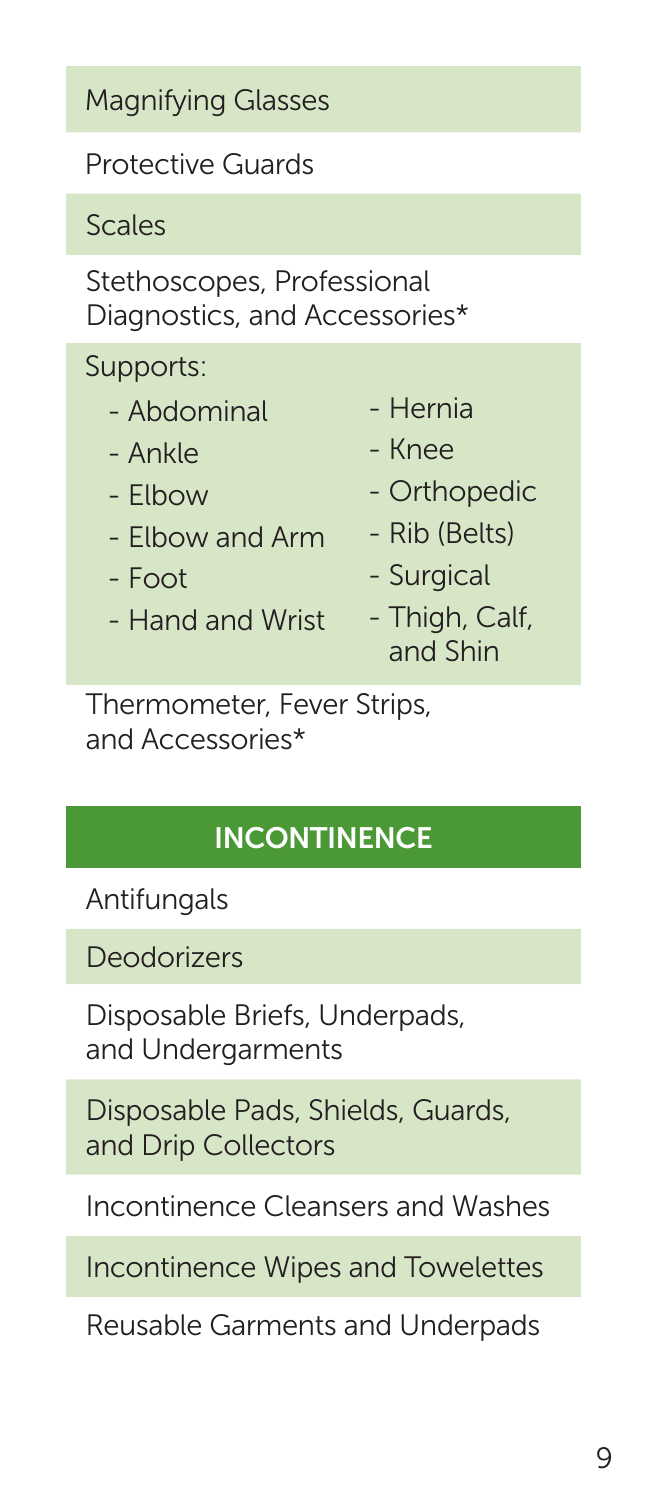### ORAL CARE

Dental Gum

Denture Adhesives, Cleaners, and Accessories

Denture Repair and Pain Relief (including Temporary)\*

Dry Mouth Products\*

Floss and Flossers

Gum Care and Interdental

Oral Pain Relief and Mouth Sores (including Fluoride Treatments)\*

Toothbrushes, Refills, and Accessories

Toothpaste, Tooth Powder, and Treatments (Regular and Sensitive)

## PAIN RELIEF

Acetaminophen\*

Aspirin and Combinations\*

External Muscle and Joint Pain Relief Creams, Ointments, Gels, Lotions, Liquids, Roll-ons, Sprays, Patches, Pads, and Rubs

Feminine Pain Relief\*

Ibuprofen and Other Anti-Inflammatories\*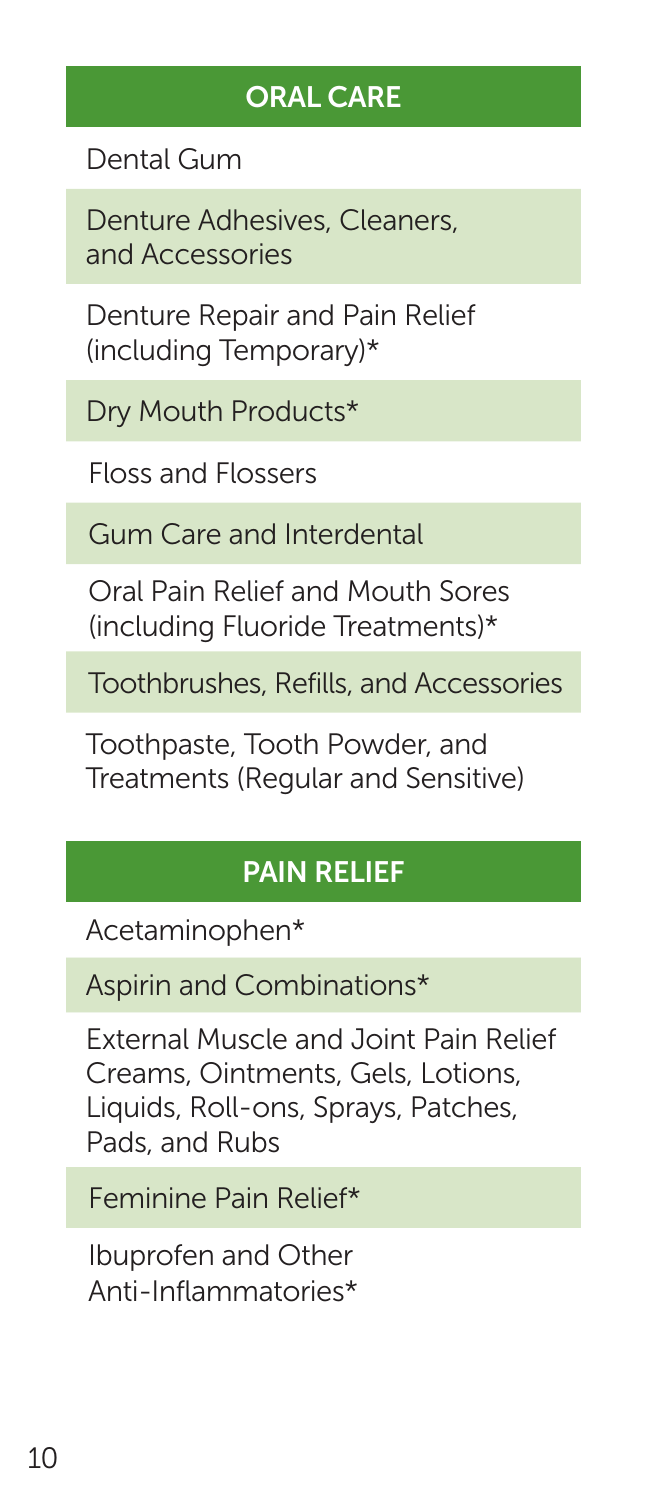Nighttime Pain Relief\*

Restless Legs Treatments\*

Sleep Aids, Sedatives, Stimulants, and Motion Sickness Products\*

Specialty (including Topical Headache and Fever Relief) (Adult)

#### **SKIN CARE** (EXCLUDES PERINEAL)

Acne Medications (including Creams, Gels, Lotions, Patches, Pads, and Masks)

Acne Soaps, Cleansers, Astringents, Toners, and Pads

Antifungals

## SMOKING DETERRENTS

Nicotine Patches, Gum, etc.\*+

## SUN CARE

Sun Protection

#### VITAMINS AND DIETARY SUPPLEMENTS

Covered Alternative Medicines (Botanicals, Herbals, Probiotics, and Nutraceuticals)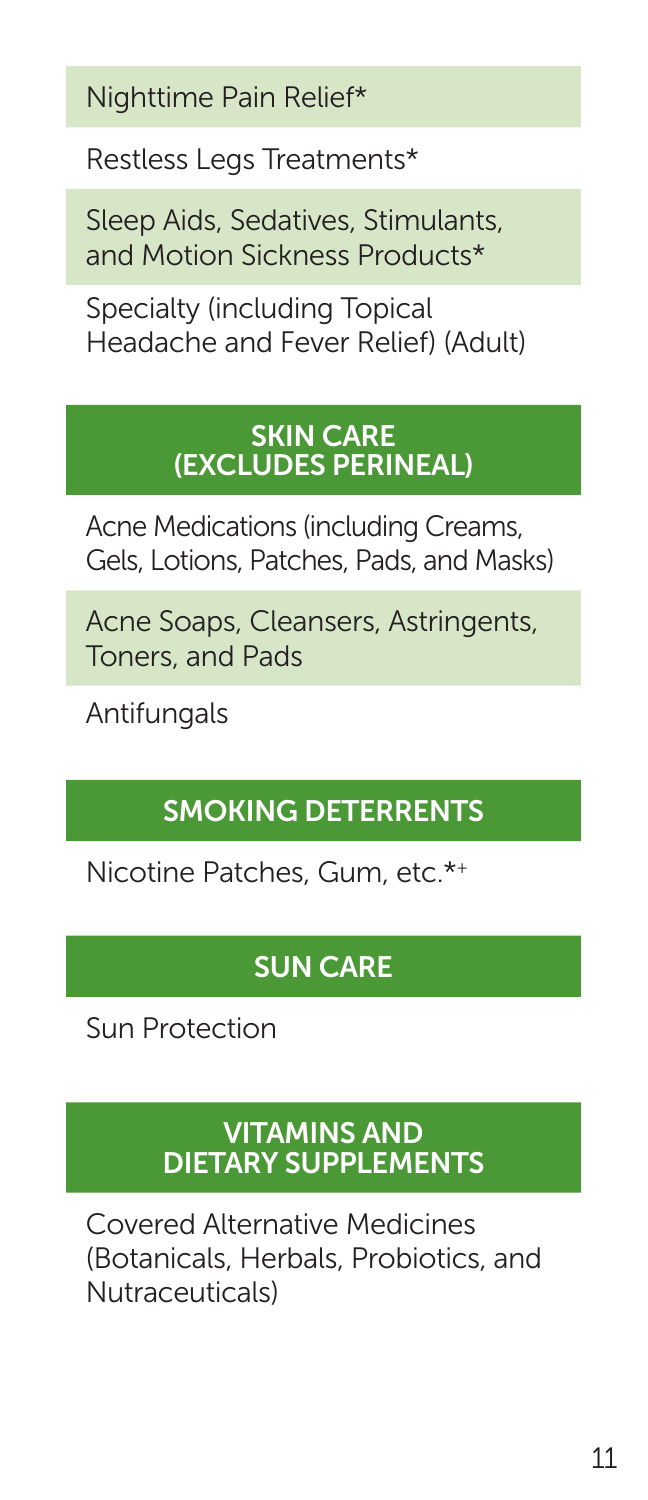Heart Health and Essential Fatty Acids (Fish Oil, Flax, GLA, etc.)

Vitamins and Mineral Supplements (Calcium, Iron, Vitamin B, Multivitamins)\*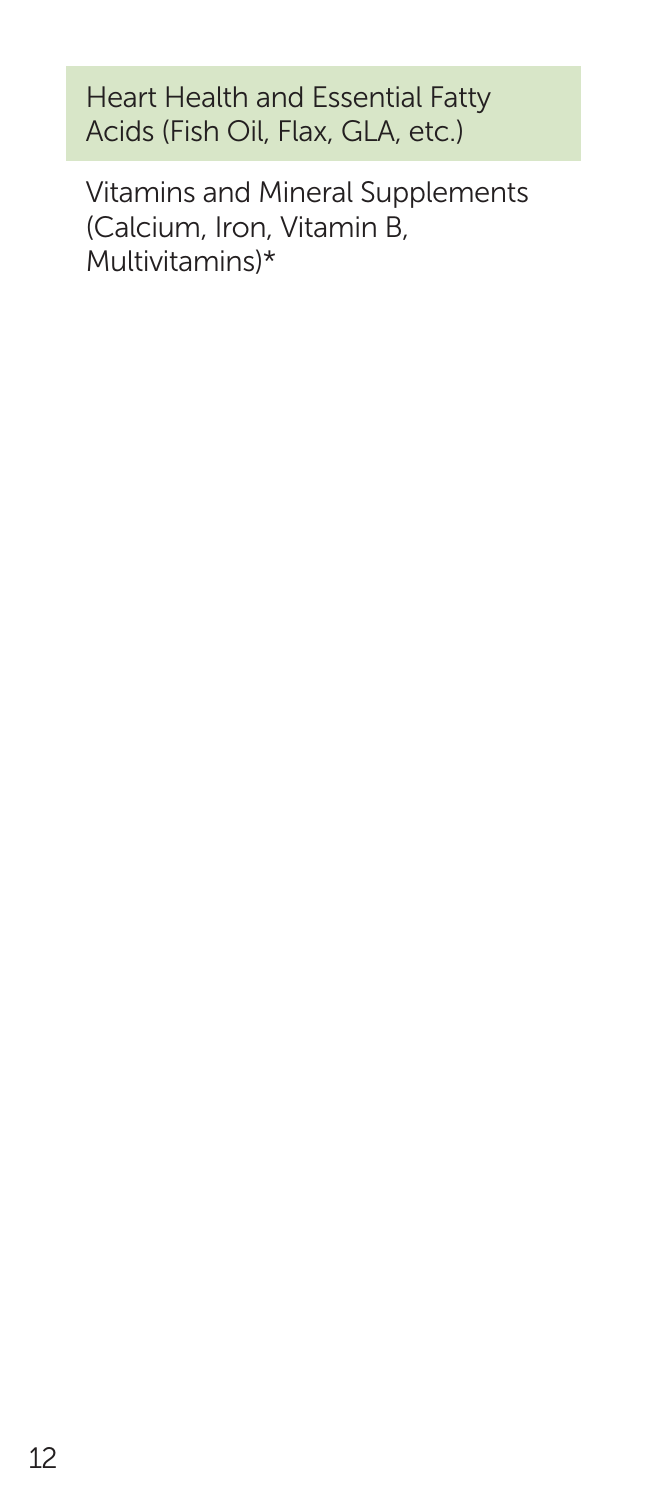\*Dual-Purpose These are products or medicines you should purchase only on the advice of your physician. They may be available to you or covered under another part of your Medicare or Medicaid coverage. Medicare Advantage plans may offer, as a supplemental benefit, health-related items and medications that are available without a prescription and that are not covered by Medicare Part A, B, or D.

Dual-purpose items may include: vitamins, minerals, supplements, hormone replacements, Chinese medicine, weight loss items, and diagnostic tools like blood pressure monitors.

+In certain situations, items in these categories may be covered under Medicare Part B or D. When an item is covered by Part B or D, you should not use your OTC benefit card to buy it, because it is covered by Medicare and is not part of your supplemental OTC benefit. For example, gauze may be covered under Part B when it is being used, by prescription, to perform surgical wound dressing changes. In these situations, you should present your prescription and your Healthfirst Medicare Plan Member ID card at the pharmacy counter.

Talk to your primary care provider (PCP) about which grocery items you should buy to better manage your health and/or chronic illness.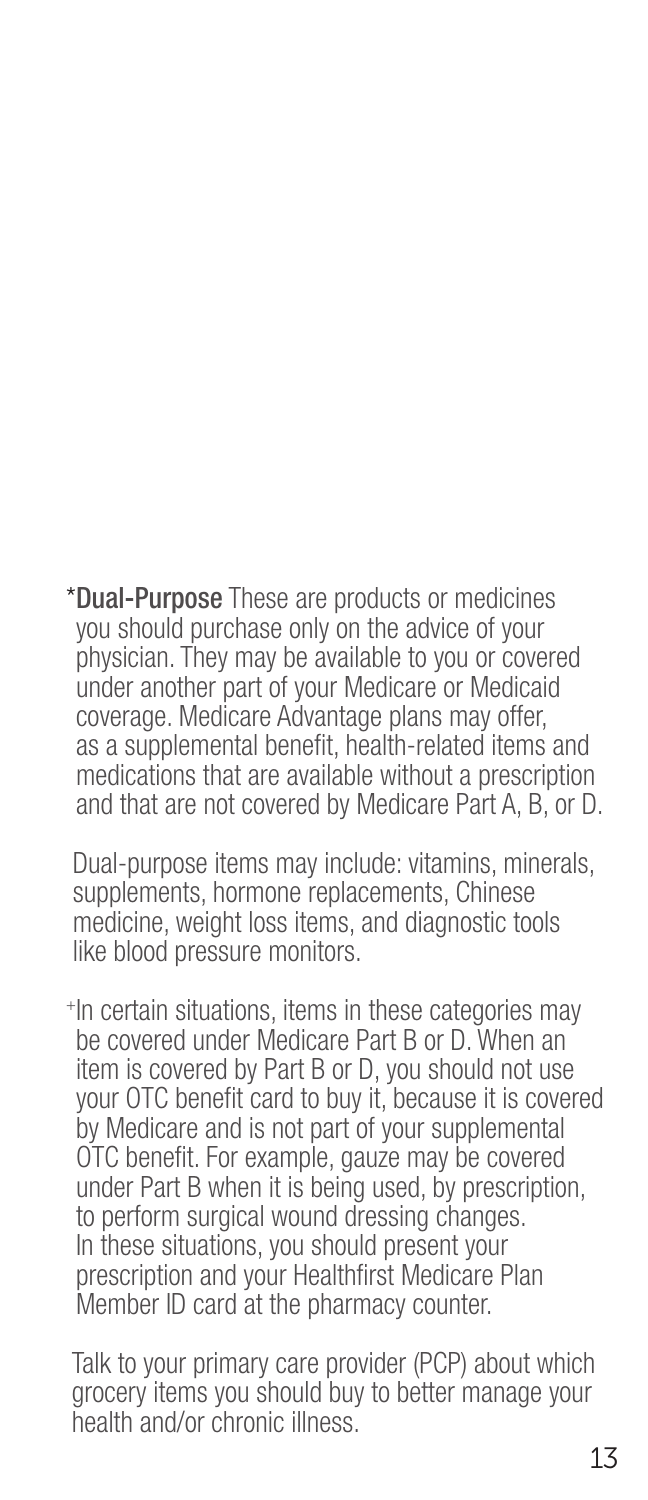## Items you CANNOT buy with your Healthfirst OTC card



Athletic Supports and Caps

Baby Care Medicines, Diapers, and Formula

Cleansers or Soaps (except for Acne Use)

**Contraceptives** 

Convenience Items: Foot Insoles, Gloves

Cosmetic Products of Any Kind

**Deodorants** 

Diabetes Candy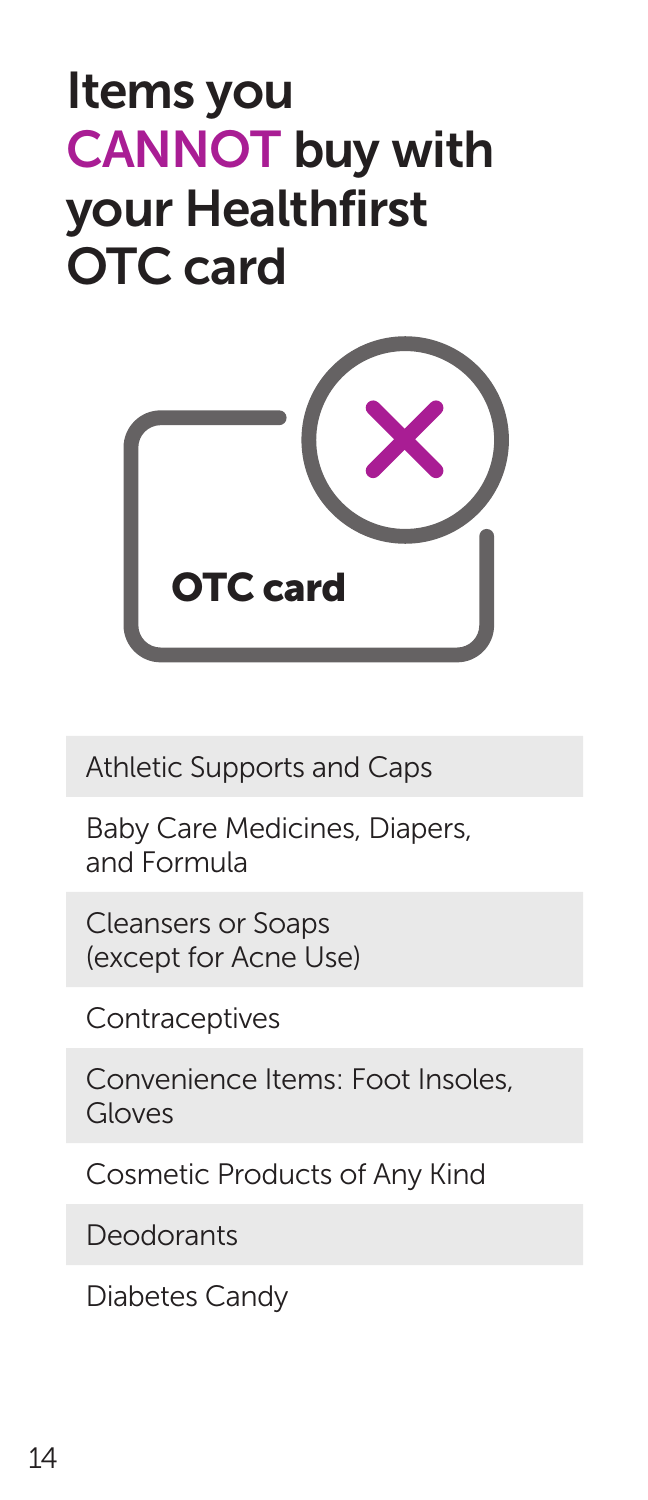Diabetes Care Accessories<sup>+</sup>

**Diuretics** 

Dry Skin Moisturizers and Lotions

Eyeglasses and Lens Accessories

Feminine Personal Care (Antifungal, Douches, Tampons, and Pads)

Food, Produce, and Beverages

Food Scales

Grooming Devices and Products

Hair Care Products

Homeopathic Kits and Single Remedies

Lip Balm

Orthopedic Aids (Footwear, Warmers, Boots, and Post-Operative Shoes)

Perfumes

Physical Fitness Equipment

Pregnancy Tests<sup>+</sup>

Prenatal Vitamins

Replacement Items: – Contact Lens Containers

Shampoo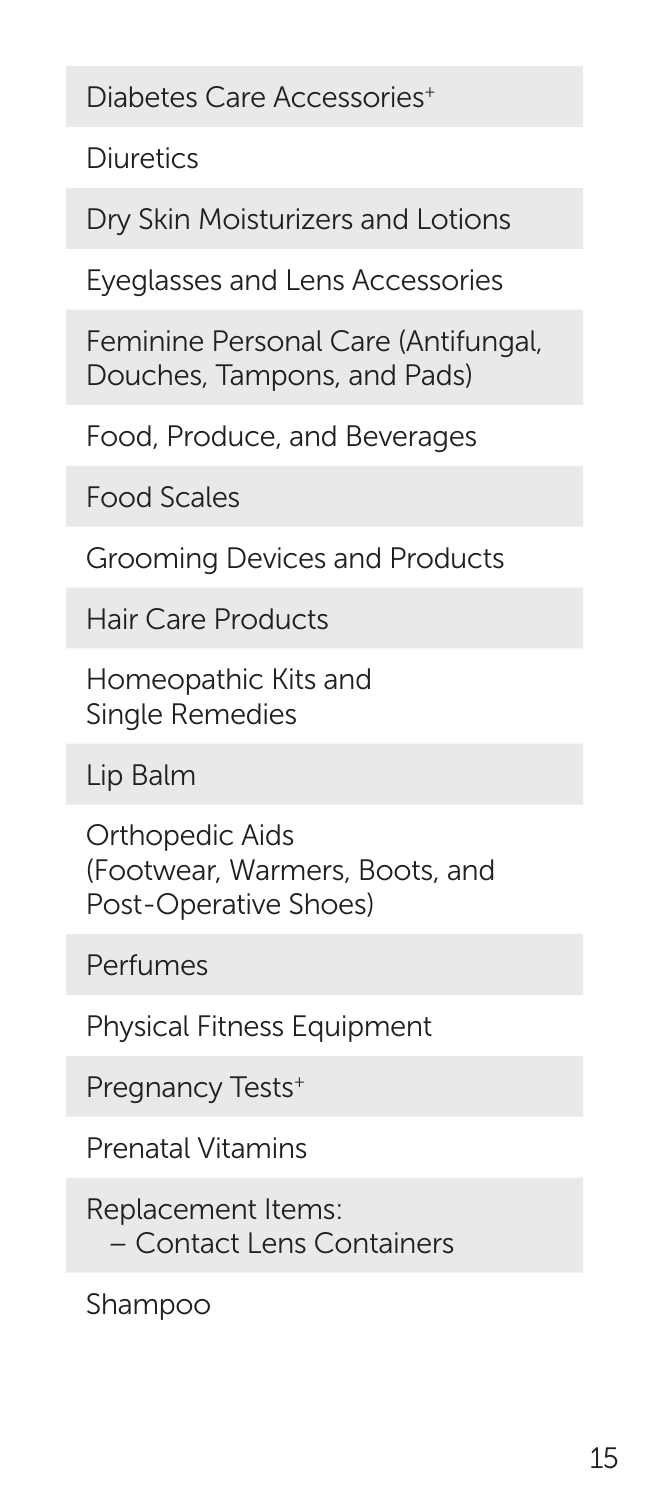Teeth-Whitening Products

**Toiletries** 

Weight Control Tablets, Caps, etc.

Weight Loss Cleansing and Detox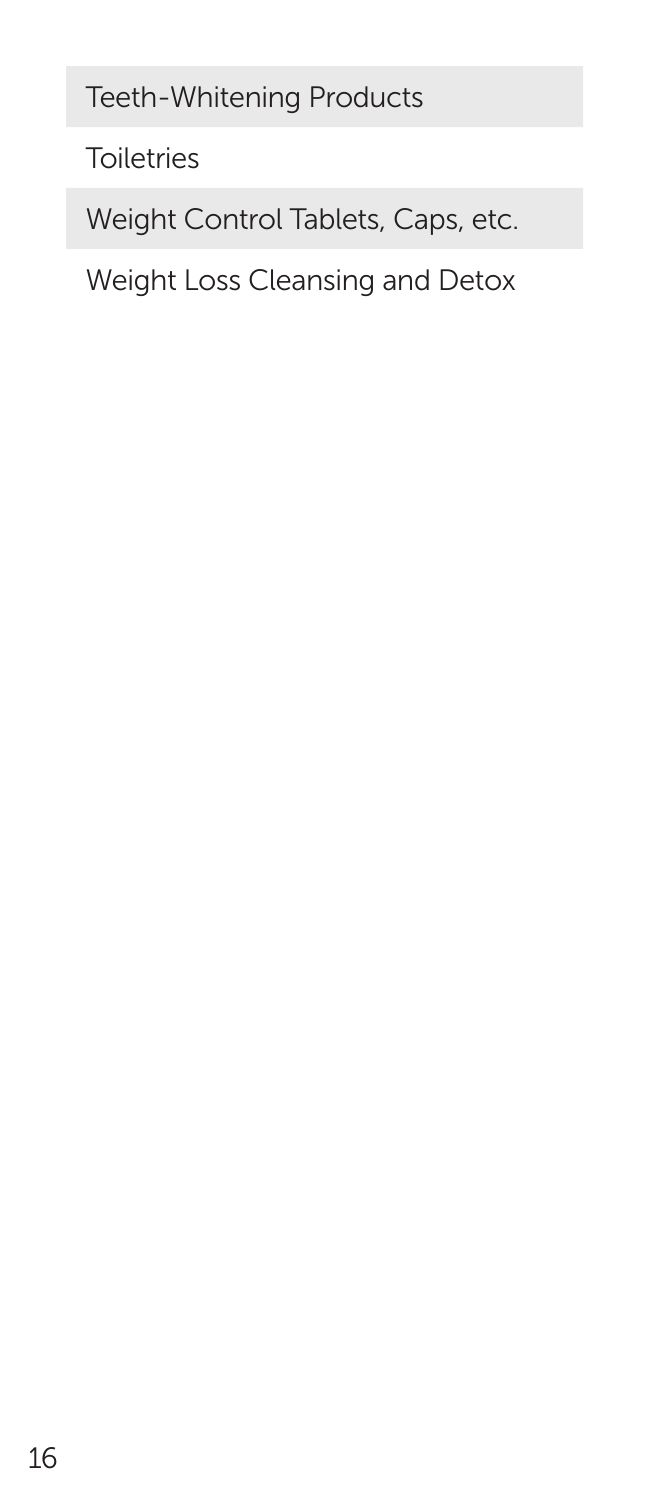+In certain situations, items in these categories may be covered under Medicare Part B or D. When an item is covered by Part B or D, you should not use your OTC benefit card to buy it, because it is covered by Medicare and is not part of your supplemental OTC benefit. For example, gauze may be covered under Part B when it is being used, by prescription, to perform surgical wound dressing changes. In these situations, you should present your prescription and your Healthfirst Medicare Plan Member ID card at the pharmacy counter.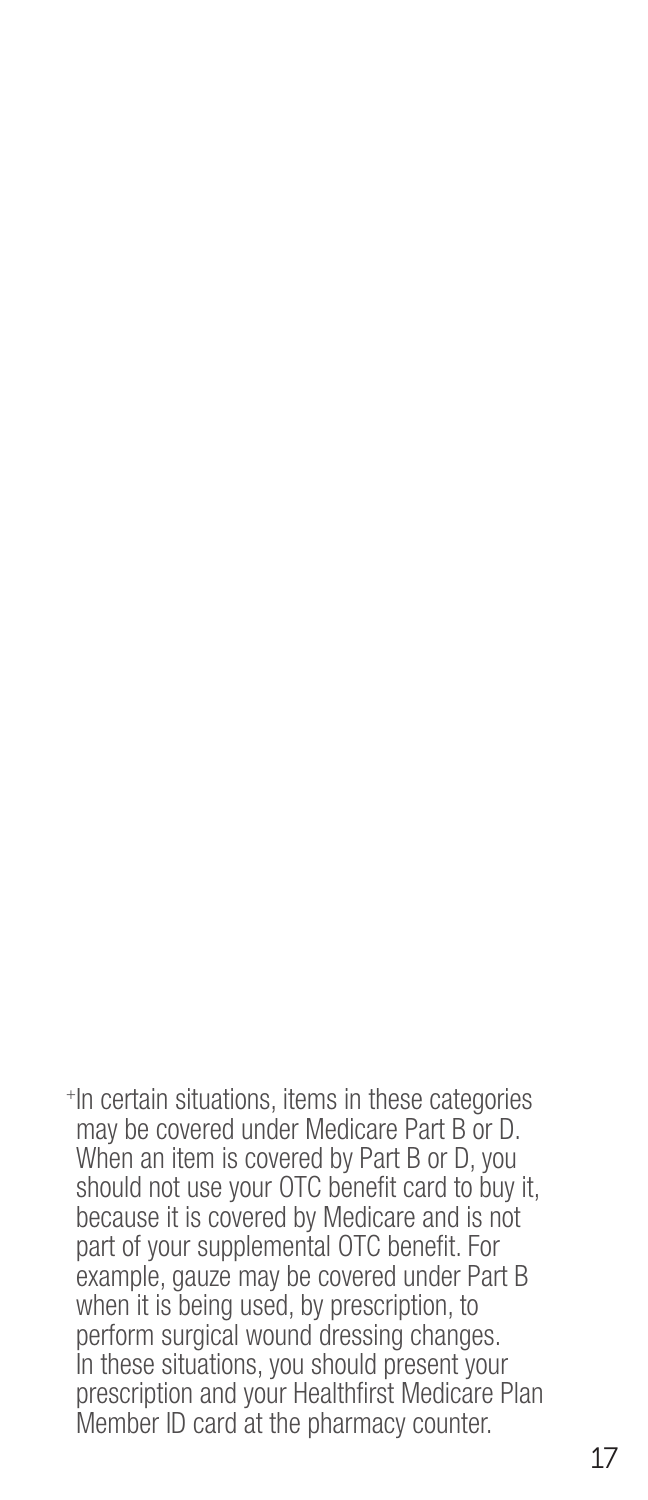## Important

Please remember to bring your Healthfirst OTC card with you when you shop. You cannot use your Healthfirst Member ID card or Medicare card to pay for OTC items.

Shop at participating retailers in person and swipe your OTC card to save.

Unused balances will automatically expire at the end of each month (even if you transfer to another Healthfirst plan with an OTC benefit) or upon disenrollment.

If you have purchased eligible OTC items from a participating retailer and couldn't use your Healthfirst OTC card, you may submit an Overthe-Counter (OTC) Reimbursement Claim Form.

This form is available at healthfirst.org/otc or by calling Member Services at 1-888-260-1010 (TTY 1-888-542-3821), 7 days a week, 8am–8pm (October through March), and Monday to Friday, 8am–8pm (April through September).

Your card must be activated and you must follow all instructions on the form to receive reimbursement.

Use your Healthfirst OTC card only on items you buy for yourself—not for family or friends.

The OTC card is not a debit or credit card and cannot be converted to cash, nor can it be used to purchase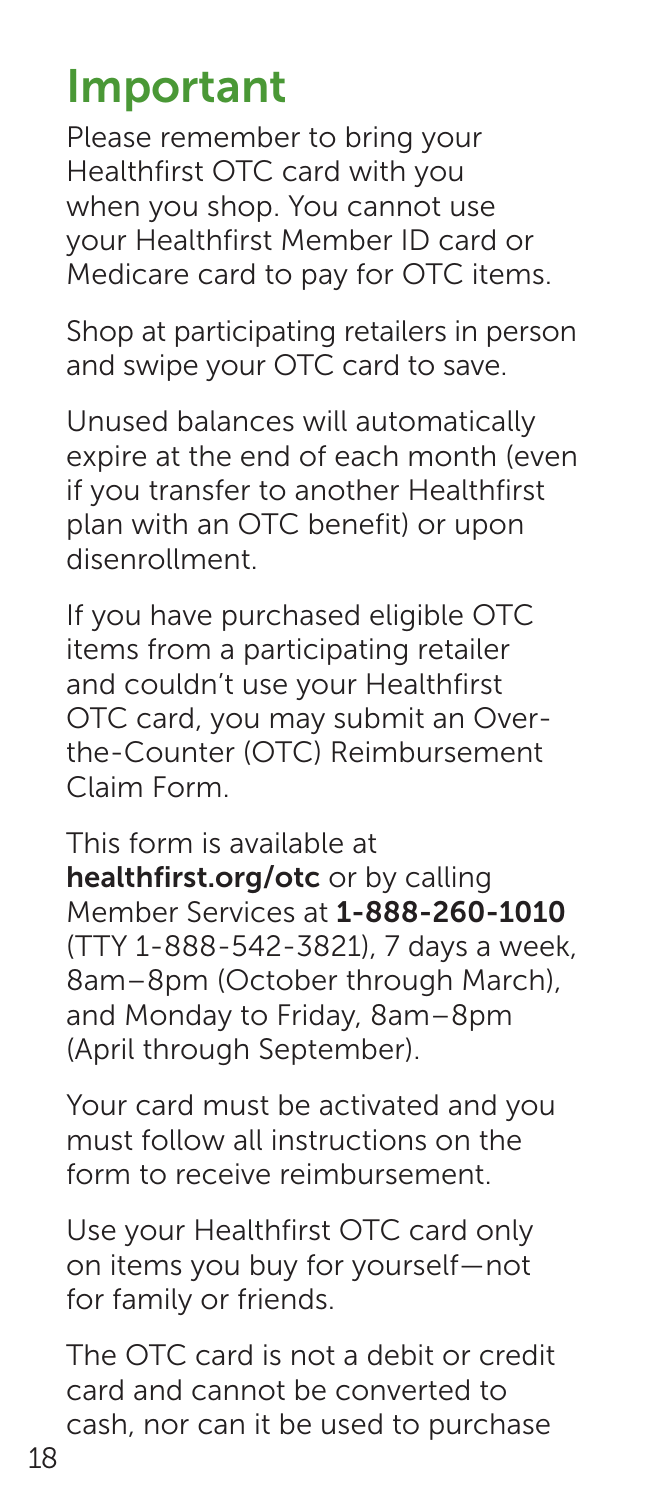Part B or Part D covered prescription drugs. Certain brands may not be eligible at all locations. The list of eligible items may vary from month to month. Items may change, depending on availability. Limitations and

OTC items are subject to the plan's list of eligible items and the plan's participating network of retail and online providers.

restrictions may apply.

Coverage is provided by Healthfirst Health Plan, Inc. Plans contain exclusions and limitations.

Healthfirst Health Plan, Inc. offers HMO plans that contract with the Federal Government. Enrollment in Healthfirst Medicare Plan depends on contract renewal.

Healthfirst complies with applicable Federal civil rights laws and does not discriminate on the basis of race, color, national origin, age, disability, or sex.

ATENCIÓN: si habla español, tiene a su disposición servicios gratuitos de asistencia lingüística. Llame al 1-866-305-0408 (TTY 1-888-867-4132).

注意:如果您使用繁體中文,您可以免費獲 得語言援助服務。請致電 1-866-305-0408 (TTY 1-888-542-3821)。